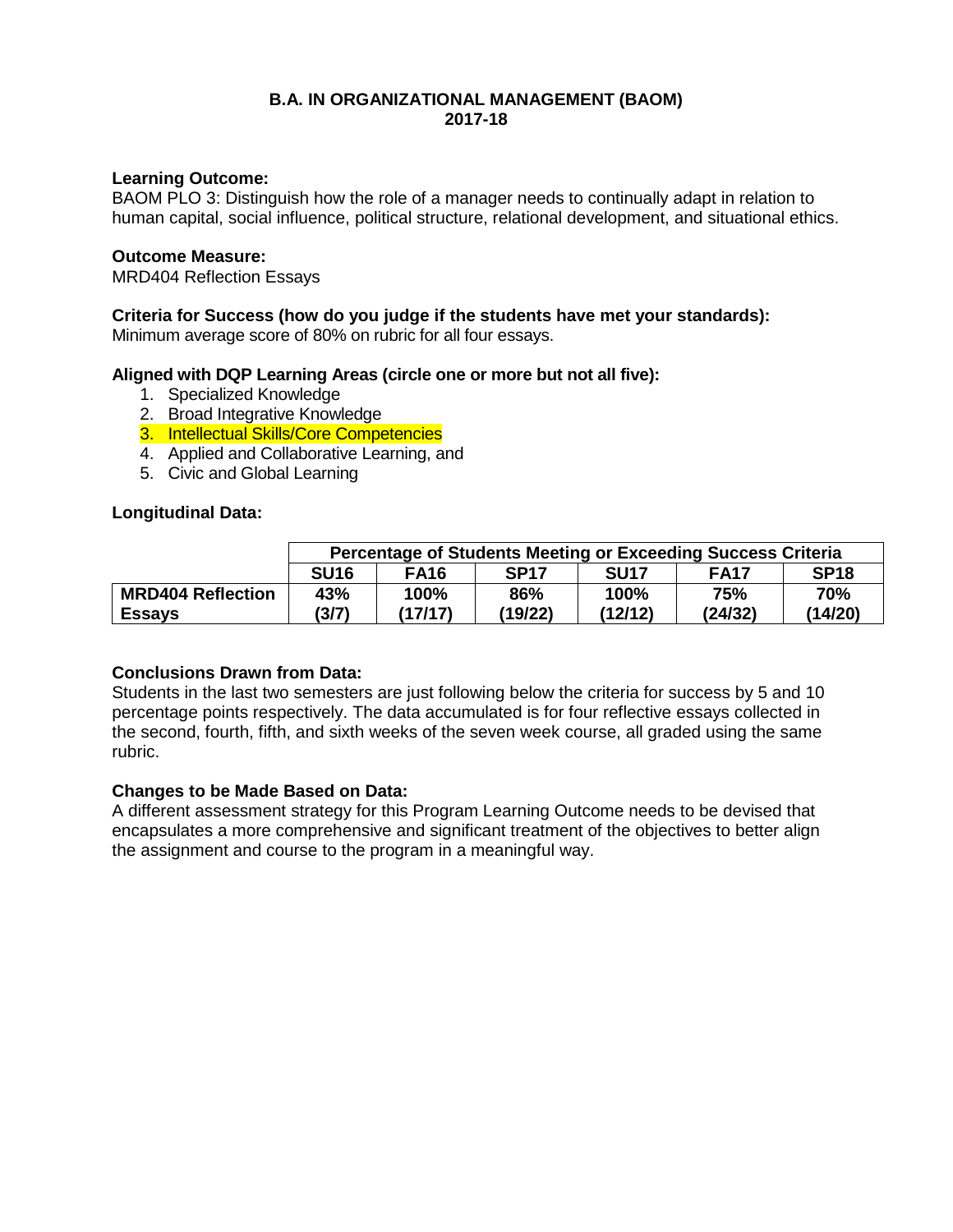## **Rubric Used**

## **Essay Rubric**

|                                                                                                       |                                                                                                                                                     |                                                                                                                                      | <b>Essay Rubric</b>                                                                                                                             |                                                                                                                                     |                                                                                                    |            |       |
|-------------------------------------------------------------------------------------------------------|-----------------------------------------------------------------------------------------------------------------------------------------------------|--------------------------------------------------------------------------------------------------------------------------------------|-------------------------------------------------------------------------------------------------------------------------------------------------|-------------------------------------------------------------------------------------------------------------------------------------|----------------------------------------------------------------------------------------------------|------------|-------|
| <b>Criteria</b>                                                                                       |                                                                                                                                                     |                                                                                                                                      | <b>Ratings</b>                                                                                                                                  |                                                                                                                                     |                                                                                                    | <b>Pts</b> |       |
| This criterion is linked<br>to a Learning<br>OutcomeContent                                           | 25.0 pts<br>Distinguished -<br>Comprehensive,<br>accurate and<br>complete. Key<br>ideas are clearly<br>stated, explained,<br>and well<br>supported. | 20.0 pts<br>Proficient -<br>Accurate<br>and<br>complete.<br>Key points<br>are stated<br>and<br>supported.                            | $15.0$ pts<br>Basic - Not<br>comprehensive<br>or completely<br>stated. Key<br>points are<br>addressed, but<br>not well<br>supported.            | $10.0$ pts<br><b>Below</b><br>Expectations<br>- Partial or<br>incomplete.<br>Key points<br>are not clear.                           | $0.0$ pts<br>Non-<br>Performance<br>- Student did<br>not submit<br>answer                          |            | '25.0 |
| This criterion is linked<br>to a Learning<br>OutcomeOrganization<br>view longer description           | 25.0 pts<br>Distinguished - Proficient -<br>Well organized, Organization<br>coherently<br>developed, and and easy to<br>easy to follow. follow.     | $20.0$ pts<br>is mostly clear development.                                                                                           | 15.0 pts<br>Basic -<br>Inadequate<br>organization or<br>Structure of the<br>answer is not<br>easy to follow.                                    | $10.0$ pts<br><b>Below</b><br>Expectations -<br>Organization<br>and structure<br>detract from<br>the answer.                        | $0.0$ pts<br>Non-<br>Performance -<br>Non-<br>Performance -<br>Student did<br>not submit<br>answer |            | 25.0  |
| This criterion is linked<br>to a Learning<br>OutcomeWriting<br>Conventions<br>view longer description | $10.0$ pts<br>Distinguished -<br>Displays no<br>errors in<br>spelling,<br>punctuation,<br>grammar, and<br>sentence<br>structure.                    | 8.0 pts<br>Proficient -<br>Displays one<br>to three errors<br>in spelling,<br>punctuation,<br>grammar, and<br>sentence<br>structure. | 6.0 pts<br>Basic -<br>Displays three<br>to five errors in five errors in<br>spelling,<br>punctuation,<br>grammar, and<br>sentence<br>structure. | $4.0$ pts<br><b>Below</b><br>Expectations -<br>Displays over<br>spelling,<br>punctuation,<br>grammar, and<br>sentence<br>structure. | $0.0$ pts<br>Non-<br>Performance<br>- Student did<br>not submit<br>answer                          |            | 10.0  |
| Total Points: 0 out of 60.0                                                                           |                                                                                                                                                     |                                                                                                                                      |                                                                                                                                                 |                                                                                                                                     |                                                                                                    |            |       |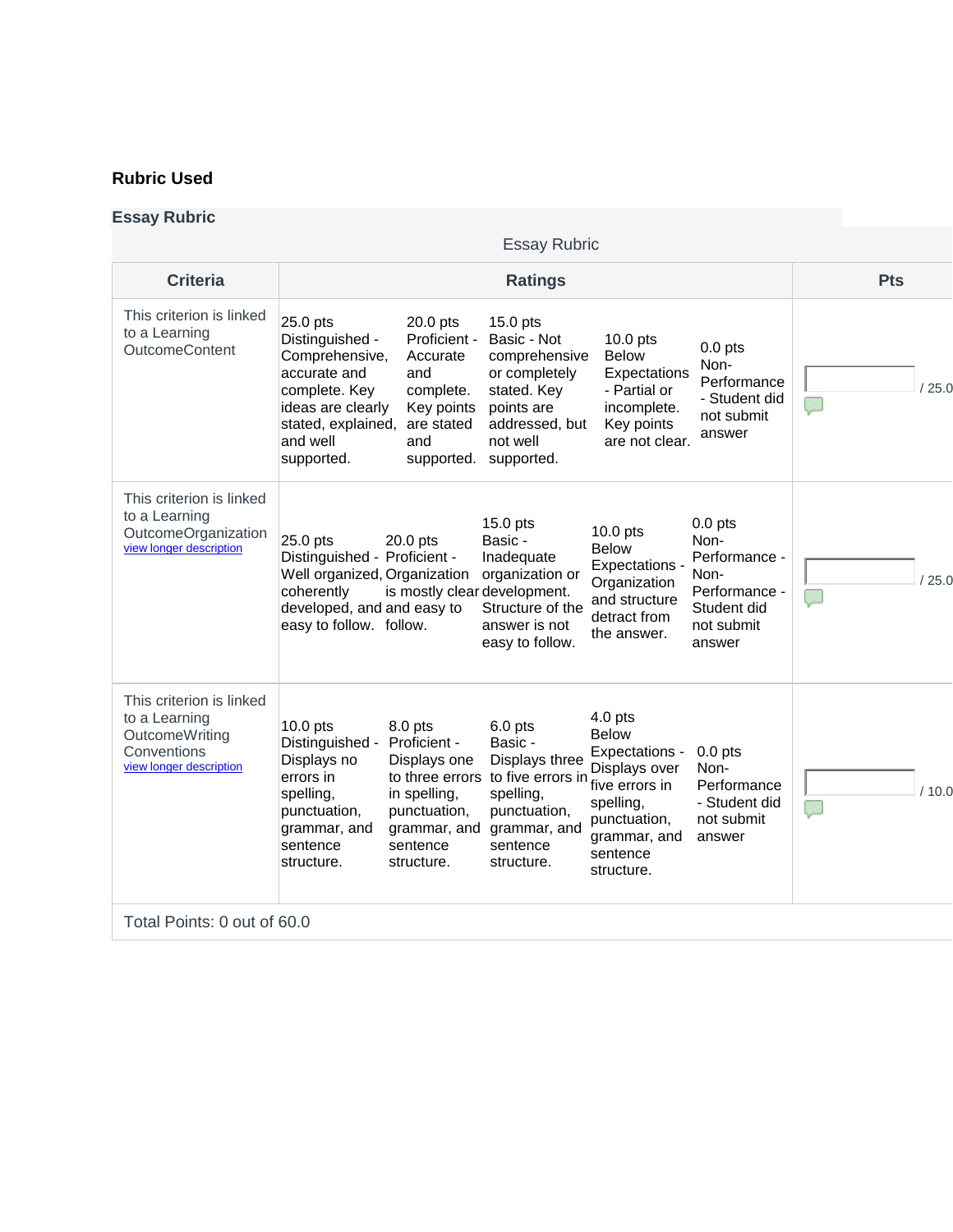## **B.A. IN ORGANIZATIONAL MANAGEMENT (BAOM) 2017-18**

## **Learning Outcome:**

BAOM PLO 4: Evaluate personal, interpersonal, social strengths and weaknesses, and incorporate personal style to effectively and ethically influence the workplace.

## **Outcome Measure:**

MRD424 Capstone Paper: Strategic Plan

# **Criteria for Success (how do you judge if the students have met your standards):**

Minimum average score of 80% on rubric

## **Aligned with DQP Learning Areas (circle one or more but not all five):**

- 1. Specialized Knowledge
- 2. Broad Integrative Knowledge
- 3. Intellectual Skills/Core Competencies
- 4. Applied and Collaborative Learning, and
- 5. Civic and Global Learning

## **Longitudinal Data:**

|                                                           | Percentage of Students Meeting or Exceeding Success Criteria |                 |                  |             |                |                |
|-----------------------------------------------------------|--------------------------------------------------------------|-----------------|------------------|-------------|----------------|----------------|
|                                                           | <b>SU16</b>                                                  | <b>FA16</b>     | SP <sub>17</sub> | <b>SU17</b> | <b>FA17</b>    | <b>SP18</b>    |
| <b>MRD424 Capstone</b><br><b>Paper: Strategic</b><br>Plan | 100%<br>(7/7)                                                | 100%<br>(17/17) | 86%<br>(19/22)   | N/A         | 93%<br>(28/30) | 95%<br>(19/20) |

## **Conclusions Drawn from Data:**

Students are meeting the criteria for success.

## **Changes to be Made Based on Data:**

Continue to monitor. No changes to be made at this time.

## **Rubric Used**

#### **Strategic Plan Report Rubric**

| A alcuno i la medici a abilio<br>Strategic Plan Report Rubric                              |                                                                                                                                |                                       |                                                                   |                                                             |              |  |
|--------------------------------------------------------------------------------------------|--------------------------------------------------------------------------------------------------------------------------------|---------------------------------------|-------------------------------------------------------------------|-------------------------------------------------------------|--------------|--|
| <b>Criteria</b>                                                                            |                                                                                                                                | <b>Ratings</b>                        |                                                                   |                                                             | <b>Pts</b>   |  |
| This criterion is<br>linked to a<br>Learning<br><b>OutcomeLit</b><br><b>Review Summary</b> | $30.0$ pts<br>Distinguished:<br>Thorough summary<br>that includes insight Summary is Summary is<br>gained from the<br>research | $23.0$ pts<br>Proficient:<br>complete | $15.0$ pts<br>Below<br>Expectations:<br>incomplete and<br>unclear | $0.0$ pts<br>Non<br>Performance<br>Lit Review n<br>included | /30.0<br>pts |  |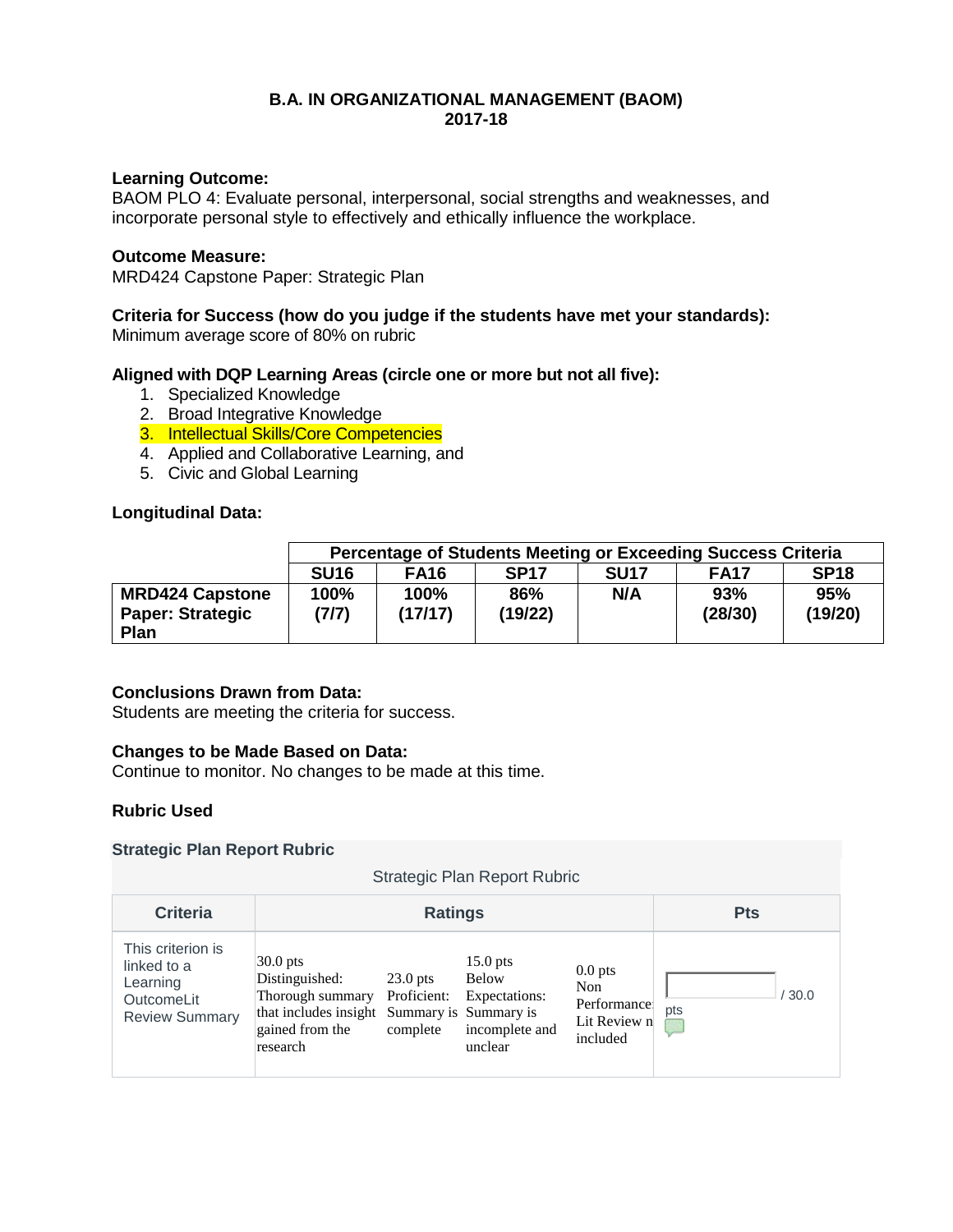| <b>Strategic Plan Report Rubric</b>                                                        |                                                                                                                                                                                                                                                                                                                                                                                                                                               |            |  |  |  |
|--------------------------------------------------------------------------------------------|-----------------------------------------------------------------------------------------------------------------------------------------------------------------------------------------------------------------------------------------------------------------------------------------------------------------------------------------------------------------------------------------------------------------------------------------------|------------|--|--|--|
| <b>Criteria</b>                                                                            | <b>Ratings</b>                                                                                                                                                                                                                                                                                                                                                                                                                                | <b>Pts</b> |  |  |  |
| This criterion is<br>linked to a<br>Learning<br>OutcomeThe<br>Research<br>Question         | $0.0$ pts<br>$23.0$ pts<br>30.0 pts<br>15.0 pts<br>Proficient: The<br>Non<br><b>Below</b><br>Distinguished:<br>research<br>Performance:<br>The research<br>Expectations:<br>Research<br>pts<br>question is a<br>question is clear<br>The research<br>C<br>little unclear,<br>Question is<br>and focused<br>question is vague<br>but relevant<br>missing.                                                                                      | /30.0      |  |  |  |
| This criterion is<br>linked to a<br>Learning<br>OutcomeResearc<br>h Hypothesis             | $16.0$ pts<br>Proficient:<br>$0.0$ pts<br>$11.0$ pts<br>$20.0$ pts<br>Below<br>Non<br>Includes both<br>Distinguished:<br>Expectations: Is Performance:<br>the null and<br>Includes both the<br>pts<br>missing the null Hypothesis is<br>alternate<br>null and alternate<br>hypothesis, but<br>or research<br>missing from<br>hypothesis<br>hypothesis.<br>presentation<br>they are not<br>clearly stated.                                     | /20.0      |  |  |  |
| This criterion is<br>linked to a<br>Learning<br>OutcomeStrategic<br>Implementation<br>Plan | 23.0 pts<br>$15.0$ pts<br>30.0 pts<br>Proficient:<br><b>Below</b><br>$0.0$ pts<br>Distinguished:<br>Plan is mostly Expectations:<br>Non<br>Plan is complete<br>complete with There is some<br>Performance:<br>pts<br>and includes<br>a good sense mention of parts of Implementatic<br>timeline and<br>of timing and the implementation plan is missing<br>steps<br>steps<br>plan.                                                            | /30.0      |  |  |  |
| This criterion is<br>linked to a<br>Learning<br><b>OutcomeData</b><br>Plan                 | 30.0 pts<br>$15.0$ pts<br>$0.0$ pts<br>23.0 pts<br><b>Below</b><br>Distinguished: Data<br>Proficient:<br>Non<br>plan is complete with<br>Expectations:<br>Data plan is<br>Performance<br>pts<br>statistics mentioned,<br>Data plan is<br>missing only<br>Data plan is<br>sources of data, and<br>mentioned but<br>1 element<br>missing.<br>timeline<br>incomplete.                                                                            | /30.0      |  |  |  |
| This criterion is<br>linked to a<br>Learning<br>OutcomeSWOT<br>Analysis                    | 23.0 pts<br>15.0 pts<br>$0.0$ pts<br>$30.0$ pts<br>Proficient:<br><b>Below</b><br>Distinguished:<br>Non<br><b>SWOT</b><br>Expectations:<br>Performance:<br><b>SWOT Analysis</b><br>pts<br>Some of the<br>Analysis is<br>includes all 4<br><b>SWOT Analy</b><br><b>SWOT Analysis</b><br>complete but<br>is missing<br>components.<br>not explained. is missing.                                                                                | /30.0      |  |  |  |
| This criterion is<br>linked to a<br>Learning<br>OutcomeOutcom<br>es & Implications         | 30.0 pts<br>15.0 pts<br>Distinguished: Clear<br>$0.0$ pts<br>23.0 pts<br>Below<br>understanding of<br>Non<br>Proficient:<br>Expectations:<br>Performance<br>implications and<br>Outcomes and There is some<br>pts<br>potential outcomes<br>Outcomes $\&$<br>Implications<br>hesitance in<br>of strategic plan if<br>Implications<br>outcomes and<br>are accurate.<br>implemented, with<br>are missing<br>implications.<br>additional insight. | /30.0      |  |  |  |